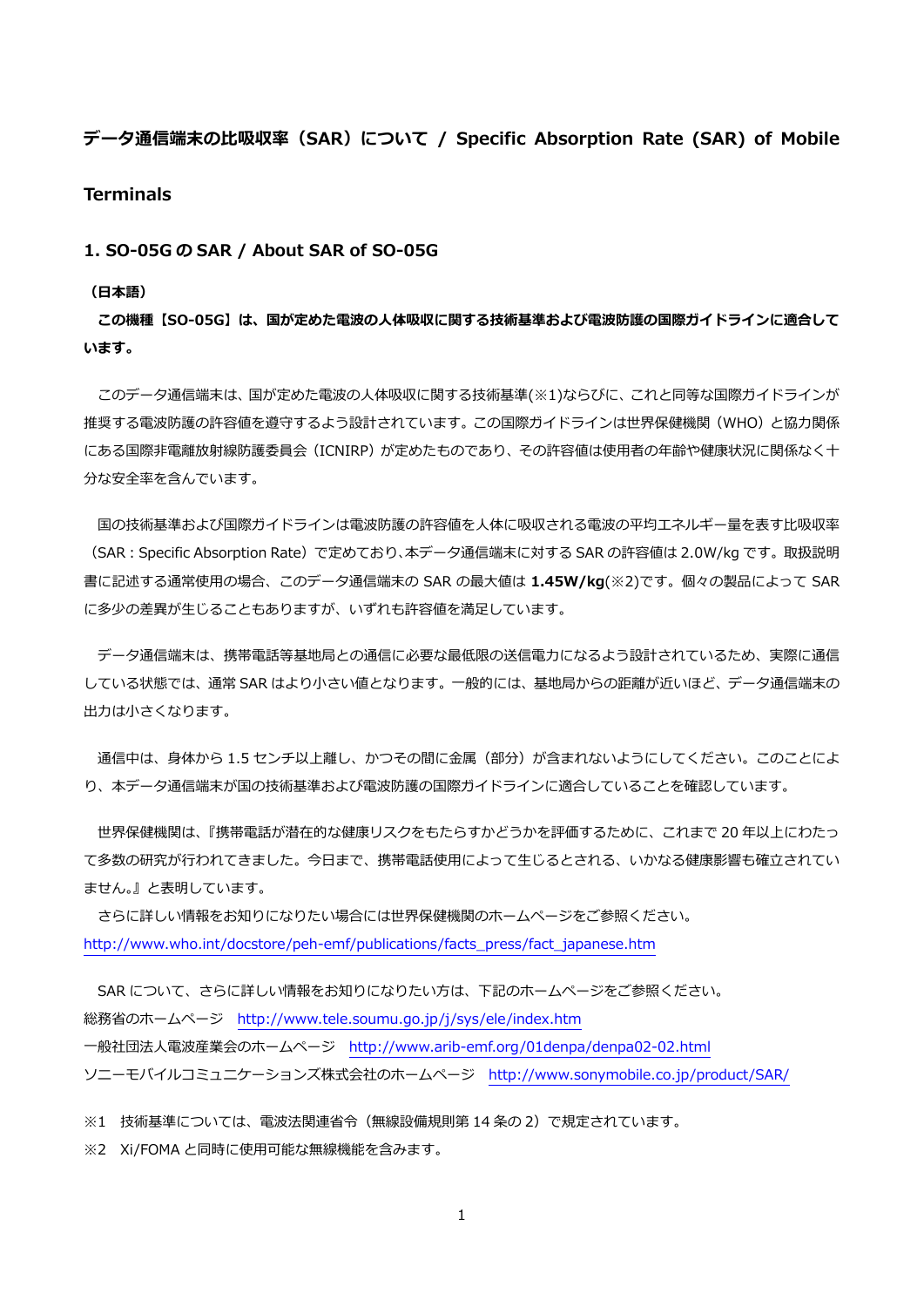#### **(In English)**

# **This model [SO-05G] device complies with Japanese technical regulations and international guidelines regarding exposure to radio waves.**

This device was designed in observance of Japanese technical regulations regarding exposure to radio waves (\*1) and limits to exposure to radio waves recommended by a set of equivalent international guidelines. This set of international guidelines was set out by the International Commission on Non-Ionizing Radiation Protection (ICNIRP), which is in collaboration with the World Health Organization (WHO), and the permissible limits include a substantial safety margin designed to assure the safety of all persons, regardless of age and health condition.

The technical regulations and international guidelines set out limits for radio waves as the Specific Absorption Rate, or SAR, which is the value of absorbed energy in any 10 grams of tissue over a 6-minute period. The SAR limit for mobile terminals is 2.0 W/kg. The highest SAR value for this device when tested for intended use described in the instruction manual is **1.45 W/kg** (\*2). There may be slight differences between the SAR levels for each product, but they all satisfy the limit.

The actual SAR of this device while operating can be well below that indicated above. This is due to automatic changes to the power level of the device to ensure it only uses the minimum required to reach the network. Therefore in general, the closer you are to a base station, the lower the power output of the device.

During communication, please keep the device farther than 1.5 cm away from your body without including any metals. This device satisfies the technical regulations and international guidelines.

The World Health Organization has stated that "a large number of studies have been performed over the last two decades to assess whether mobile phones pose a potential health risk. To date, no adverse health effects have been established as being caused by mobile phone use."

Please refer to the WHO website if you would like more detailed information. http://www.who.int/docstore/peh-emf/publications/facts\_press/fact\_english.htm

Please refer to the websites listed below if you would like more detailed information regarding SAR. Ministry of Internal Affairs and Communications Website: http://www.tele.soumu.go.jp/e/sys/ele/index.htm Association of Radio Industries and Businesses Website: http://www.arib-emf.org/01denpa/denpa02-02.html (in Japanese only)

Sony Mobile Communications, Inc. Website: http://www.sonymobile.co.jp/product/SAR/ (in Japanese only)

\*1 Technical regulations are defined by the Ministerial Ordinance Related to Radio Law (Article 14-2 of Radio Equipment Regulations).

\*2 Including other radio systems that can be simultaneously used with Xi/FOMA.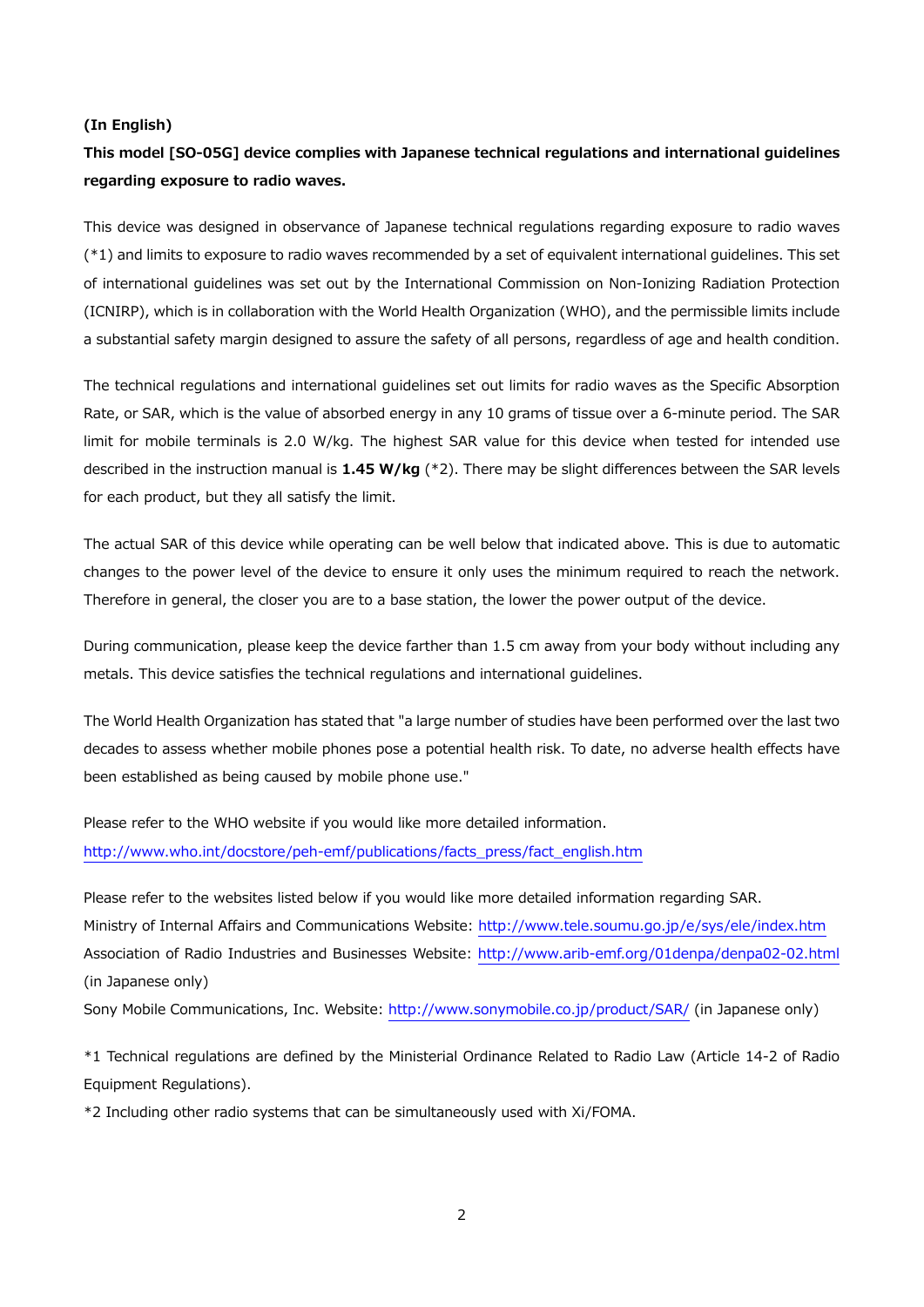## **2. About SAR of SO-05G for FCC RF exposure requirements**

# **Radio Wave Exposure and Specific Absorption Rate (SAR) Information**

## **Important Information United States**

THIS PTABLET PC MODEL HAS BEEN CERTIFIED IN COMPLIANCE WITH THE GOVERNMENT'S REQUIREMENTS FOR EXPOSURE TO RADIO WAVES.

The tablets PC have been designed to comply with applicable safety requirements for exposure to radio waves. Your wireless tablet PC is a radio transmitter and receiver. It is designed to not exceed the limits\* of exposure to radio frequency (RF) energy set by governmental authorities. These limits establish permitted levels of RF energy for the general population. The guidelines are based on standards that were developed by international scientific organizations through periodic and thorough evaluation of scientific studies. The standards include a safety margin designed to assure the safety of all individuals, regardless of age and health.

The radio wave exposure guidelines employ a unit of measurement known as the Specific Absorption Rate (SAR). Tests for SAR are conducted using standardized methods with the tablet PC transmitting at its highest certified power level in all used frequency bands.

While there may be differences between the SAR levels of various tablet PC models, they are all designed to meet the relevant guidelines for exposure to radio waves. For more information on SAR, please refer to the important information chapter in the User Guide.

The highest SAR value as reported to the authorities for this tablet PC model when tested for use against the body is 1.03 W/kg\*. The tablet PC has been tested when positioned of 0 mm from the body without any metal parts in the vicinity of the tablet PC or when properly used with an appropriate Sony.

For devices which include "WiFi hotspot" functionality, SAR measurements for the device operating in WiFi hotspot mode were taken using a separation distance of 0 mm.

※ Before a tablet PC model is available for sale to the public in the US, it must be tested and certified by the Federal Communications Commission (FCC) that it does not exceed the limit established by the government-adopted requirement for safe exposure\*. The tests are performed in positions and locations (i.e., by the ear and worn on the body) as required by the FCC for each model. The FCC has granted an Equipment Authorization for this tablet PC model with all reported SAR levels evaluated as in compliance with the FCC RF exposure guidelines. While there may be differences between the SAR levels of various tablet PCs, all mobile tablet PCs granted an FCC equipment authorization meet the government requirement for safe exposure. SAR information on this tablet PC model is on file at the FCC and can be found under the Display Grant section of http://transition.fcc.gov/oet/ea/fccid/ after searching on FCCID PY7-TM0063. Additional information on SAR can be found on the Mobile Manufacturers Forum EMF website at http://www.emfexplained.info/.

\* In the United States, the SAR limit for mobile tablet PCs used by the public is 1.6 watts/kilogram (W/kg) averaged over one gram of tissue. The standard incorporates a margin of safety to give additional protection for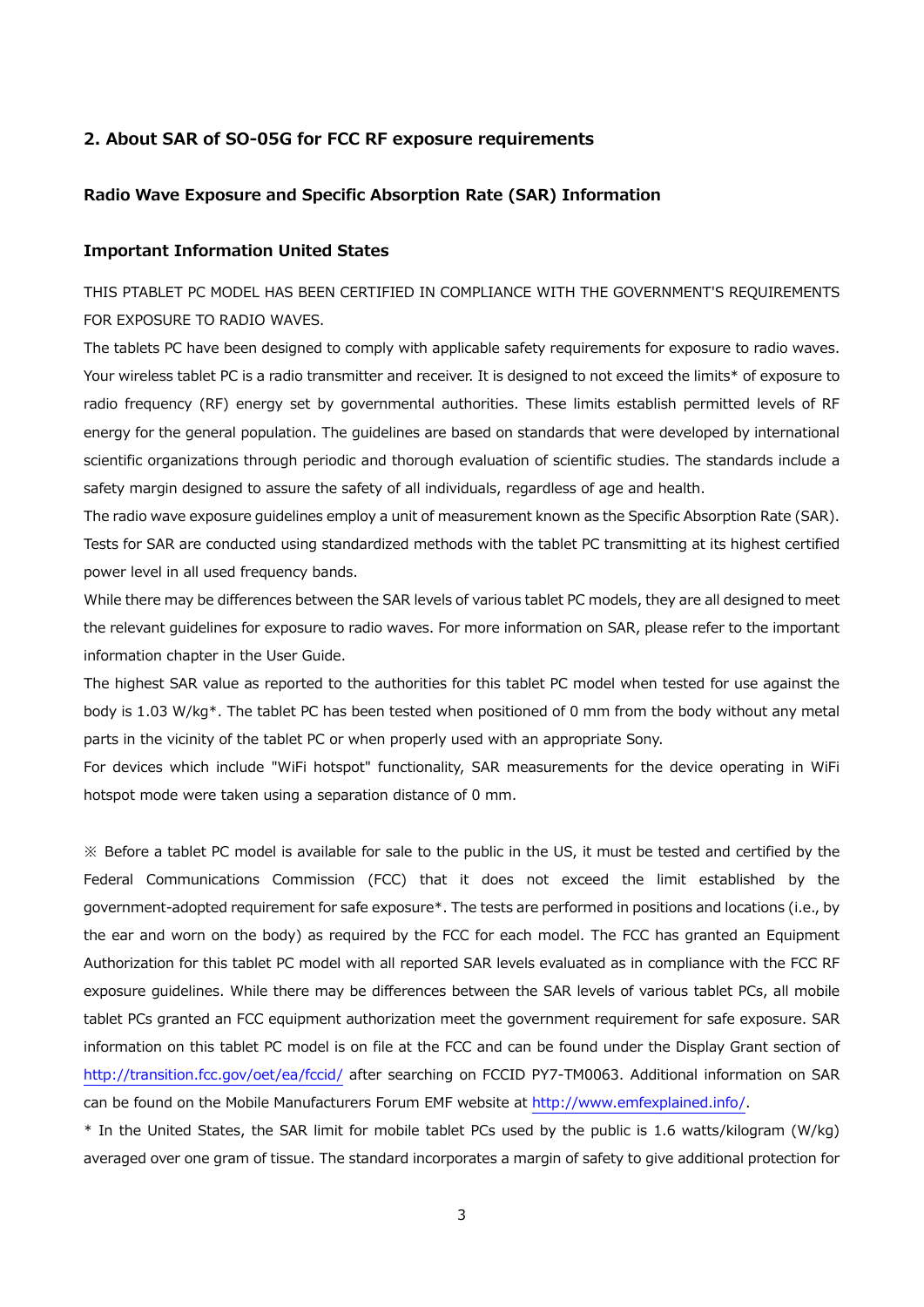the public and to account for any variations in measurements.

\*\* This paragraph is only applicable to authorities and customers in the United States.